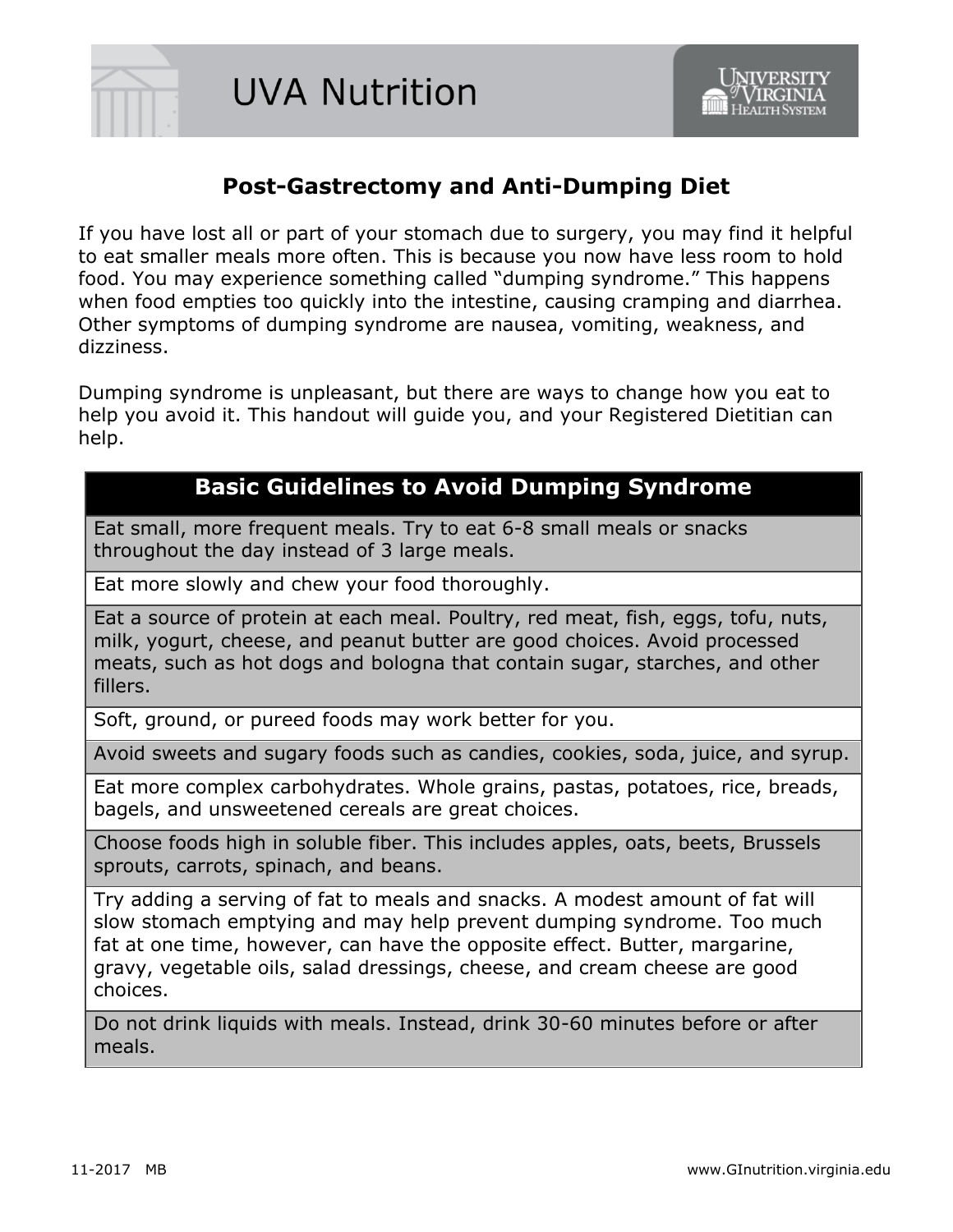## **Keeping a Healthy Weight after Your Stomach Surgery**

Dumping syndrome can make it hard to keep weight on. If you are losing too much weight too quickly:

- Try *sugar-free* nutritional supplements such as sugar-free Carnation® Instant Breakfast™, sugar-free Nutra-Shakes®, or Glucerna®.
- Avoid regular Boost<sup>®</sup>, Ensure<sup>®</sup>, and Scandishake<sup>®</sup> products or other liquid supplements with added sugar.
- > Eat protein foods and fats first. If you can't eat everything at your meal, leave the lower calorie foods.
- Make every bite count: use full fat dairy products, add butter, oil, gravy, cheese sauce, and dressing to foods.
- Drink beverages with calories. While soda and sweet tea will likely make dumping syndrome worse for you, whole milk, egg nog, and unsweetened juices are great sources of calories to sip. Look for lactose-free versions if needed.
- $\triangleright$  Discuss your weight loss with your physician and Registered Dietitian.

| <b>Food Group</b>                              | <b>Good Choices</b>                                                                                                                                                  | <b>Foods to Avoid</b>                                                                                                                         |
|------------------------------------------------|----------------------------------------------------------------------------------------------------------------------------------------------------------------------|-----------------------------------------------------------------------------------------------------------------------------------------------|
| <b>Breads and Grains</b>                       | Whole wheat breads, buns,<br>pasta, crackers, unsweetened<br>cereals, rice, pasta                                                                                    | Sweetened cereals, donuts, cakes,<br>sweet rolls, pastries                                                                                    |
| <b>Meats and Other</b><br><b>Protein Foods</b> | Any meat, poultry, deli meats,<br>eggs, tofu, peanut butter                                                                                                          | Hot dogs, bologna, salami,<br>liverwurst, deviled ham, and other<br>processed meats with added<br>sugars and starches                         |
| <b>Dairy Foods</b>                             | Milk, yogurt, cheese, cottage<br>cheese, sugar-free ice cream                                                                                                        | Chocolate milk, any flavored milk,<br>milk shakes, ice cream                                                                                  |
| <b>Fruits</b>                                  | Fresh fruit, drained canned<br>fruit without heavy syrup or<br>added sugar, unsweetened<br>frozen fruit                                                              | Dried or candied fruit, fruit canned<br>in sugar/heavy syrup, sweetened<br>fruit juice, canned pie fillings                                   |
| <b>Vegetables</b>                              | Any fresh, frozen, or canned<br>vegetables                                                                                                                           | <b>None</b>                                                                                                                                   |
| <b>Fats and</b><br><b>Condiments</b>           | Butter, margarine, cream, oil,<br>and salad dressings; herbs<br>and spices                                                                                           | Sweet pickles or relish                                                                                                                       |
| <b>Snacks, Sweets,</b><br>and Desserts         | Sugar-free gelatin, sugar-free<br>pudding, sugar-free candy,<br>sugar substitutes                                                                                    | Sugar, honey, syrup; candy,<br>chocolate, cakes, cookies, ice<br>cream, sherbet; sugar alcohols<br>such as sorbitol, xylitol, and<br>mannitol |
| <b>Drinks</b>                                  | Water, unsweet tea, tea made<br>with artificial sweetener,<br>coffee, diet soda, sugar-free<br>beverages such as Crystal<br>Light <sup>®</sup> , and "Light" juices. | Soda, chocolate milk, Koolaid®,<br>fruit drinks, juice, sweet tea, all<br>beverages at meals.                                                 |